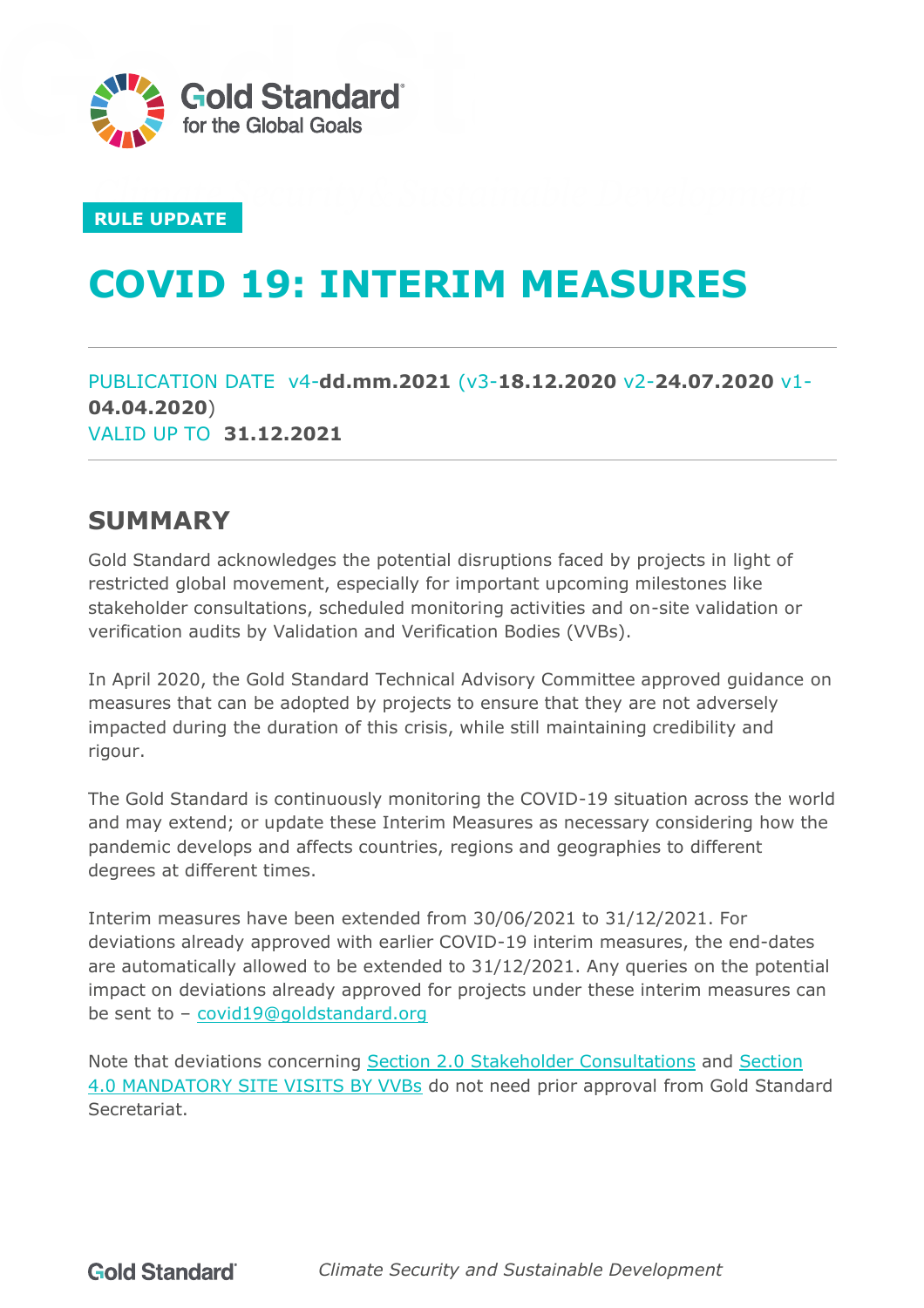# <span id="page-1-0"></span>**TABLE OF CONTENTS**

| $2.1 \perp$<br>$2.2 \mid$<br>SUBMISSION OF STAKEHOLDER CONSULTATION REPORT  4<br>$2.3 \mid$<br>$2.4 \mid$ |  |
|-----------------------------------------------------------------------------------------------------------|--|
| 3.1<br>$3.2 \perp$<br>$3.3 \mid$                                                                          |  |
| $4.1 \perp$<br>$4.3 \perp$                                                                                |  |
|                                                                                                           |  |
| Annex - 1 Recommended validation/verification techniques  8                                               |  |
|                                                                                                           |  |

# <span id="page-1-1"></span>1.0 RATIONALE AND TARGET AUDIENCE

#### <span id="page-1-2"></span>1.1 | **RATIONALE**

1.1.1 | Due to COVID-19 outbreak and subsequent travel restrictions announced by many countries, Gold Standard recognises the associated challenges for projects, developers and Validation and Verification Bodies (VVBs). Gold Standard is committed to support projects, developers and VVBs in these circumstances. These Interim Measures aim to provide flexibility with different steps of the Gold Standard certification cycle without compromising the quality and rigour of the Standard.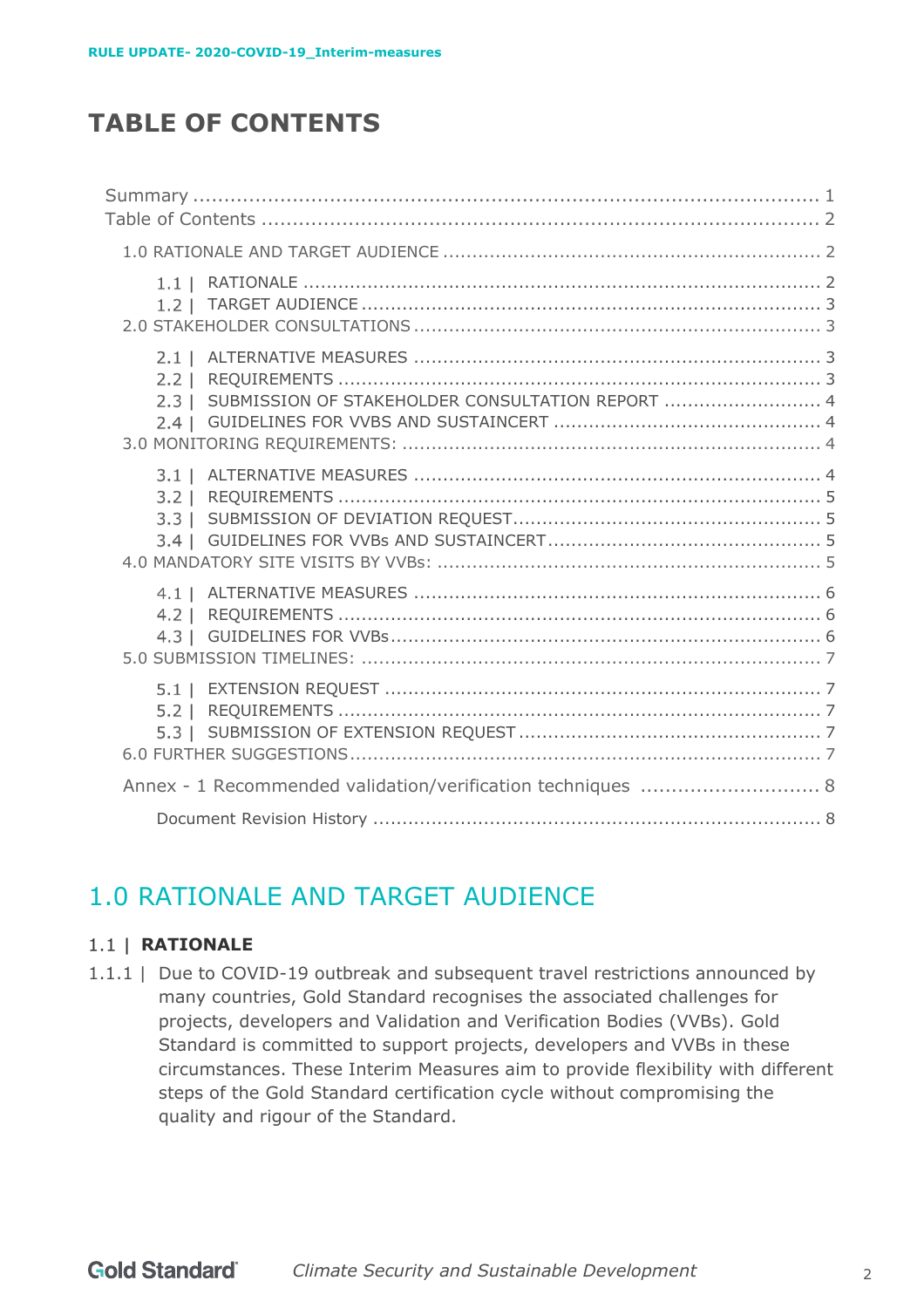#### <span id="page-2-1"></span>**TARGET AUDIENCE**

1.2.1 | The Gold Standard announces the following guidance for project developers, VVBs and [SustainCERT](https://www.sustain-cert.com/) on how project implementation & audit requirements may be managed in the interim period.

# <span id="page-2-0"></span>2.0 STAKEHOLDER CONSULTATIONS

The project developer may apply the following Interim Measures in cases where physical stakeholder consultation meetings cannot reasonably be conducted by projects due to COVID-19, and the projects are submitted for preliminary review and design/performance certification before the end date of the validity period of this guidance.

#### <span id="page-2-2"></span>**ALTERNATIVE MEASURES**

2.1.1 | The project developer may postpone physical stakeholder consultation meetings and the Stakeholder Feedback Round (SFR) for Gold Standard project/POA/VPAs until the COVID-19 situation eases. However, PoA Design Consultations shall proceed as normal since these consultations do not necessarily require a physical meeting.

#### <span id="page-2-3"></span>2.2 | **REQUIREMENTS**

- 2.2.1 | If the project developer postpones the physical meeting, they shall carry out the physical stakeholder consultation meeting and SFR at a later stage<sup>1</sup>, as soon as the situation allows.
- 2.2.2 | The project developer shall set up a continuous input and grievance mechanism before starting the validation of the project (i.e., official submission of project design documents to the validating VVB), in line with the requirements prescribed in Section 7 of the [GS Stakeholder Consultation](https://globalgoals.goldstandard.org/standards/102_V1.2_PAR_Stakeholder-Consultation-Requirements.pdf)  [and Engagement Requirements.](https://globalgoals.goldstandard.org/standards/102_V1.2_PAR_Stakeholder-Consultation-Requirements.pdf) The stakeholders, especially communities around the project site, should be informed about the grievance mechanism and available methods for sharing inputs and concerns.
- 2.2.3 | Relevant comments received on the project design, sustainable development assessment and safeguarding principles etc., during the delayed physical stakeholder consultation meeting, shall be accounted for and reflected in the project documentation. The project developer shall note that they may be required to retroactively modify the project design, safeguarding principles and SDG impact parameters (which may, for instance, involve retroactively reducing the amount of emissions reductions/impact statements issued in first verification as a result of the project design changes) based on all relevant

 $1$  The postponed physical stakeholder consultation and SFR shall be carried out in line with the Gold Standard Stakeholder Consultation and Engagement Requirements (Version 1.2 dated October 2019).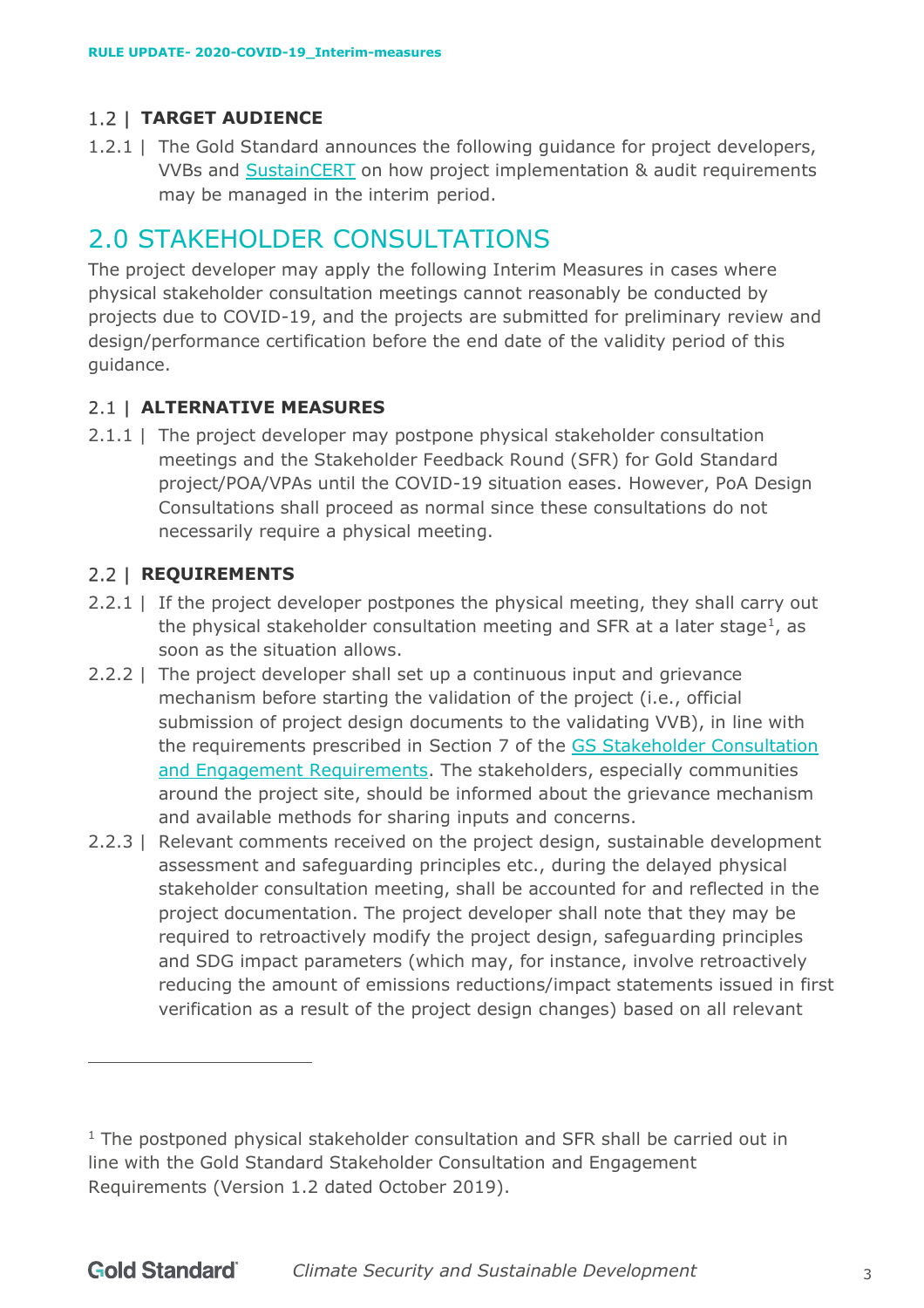feedback received from stakeholders during the delayed physical stakeholder consultation meeting and SFR.

#### <span id="page-3-0"></span>2.3 | SUBMISSION OF STAKEHOLDER CONSULTATION REPORT

- 2.3.1 | The project developer may submit the project/CPA/VPA for preliminary review without conducting the physical meeting and SFR.
- 2.3.2 | If the project developer postpones the physical meeting, they shall submit the draft stakeholder consultation report with self-assessment of Sustainable Development Goals (SDGs) and safeguards assessment with other required documents for preliminary review and design certification, as applicable.

#### <span id="page-3-1"></span>**GUIDELINES FOR VVBS AND SUSTAINCERT**

2.4.1 | The VVBs and/or SustainCert shall, through appropriate means at their disposal, seek feedback from relevant stakeholders on the grievance mechanism, safeguarding principles and sustainable development assessment during the remote audit/review process. Feedback shall be communicated to the project developer and addressed by them, as necessary. If applicable, the VVB shall further evaluate project developer's addressal of stakeholder feedback, if any, and provide their opinion in the validation/verification report.

### <span id="page-3-2"></span>3.0 MONITORING REQUIREMENTS:

COVID-19 may affect ongoing monitoring activities, and projects could face difficulties in conducting monitoring as per the registered monitoring plan.

#### <span id="page-3-3"></span>**ALTERNATIVE MEASURES**

- <span id="page-3-4"></span>3.1.1 | The project developer may seek deviations from the registered monitoring plan on a case by case basis for the interim period:
	- a. **Alternative monitoring approach:** The project developer may propose an alternative monitoring approach/arrangement. For example, the project developer may seek deviation to apply technology<sup>2</sup> based remote monitoring (through remote sensing, relevant proxy remotemonitorable data etc.), which enables the project to meet the monitoring requirements while ensuring completeness and conservativeness of the monitored parameters.
	- b. **Postpone monitoring:** The project developer may seek deviation to suspend the monitoring until the end of the validity period of the Interim Measures. The project shall be able to complete the monitoring at a later stage and/or apply credible, conservative assumptions or discount factors to the extent required to ensure that GHG emission reductions or

<sup>&</sup>lt;sup>2</sup> The developer and VVBs may refer to example cases available at <https://www.climateledger.org/en/Knowledge.25.html>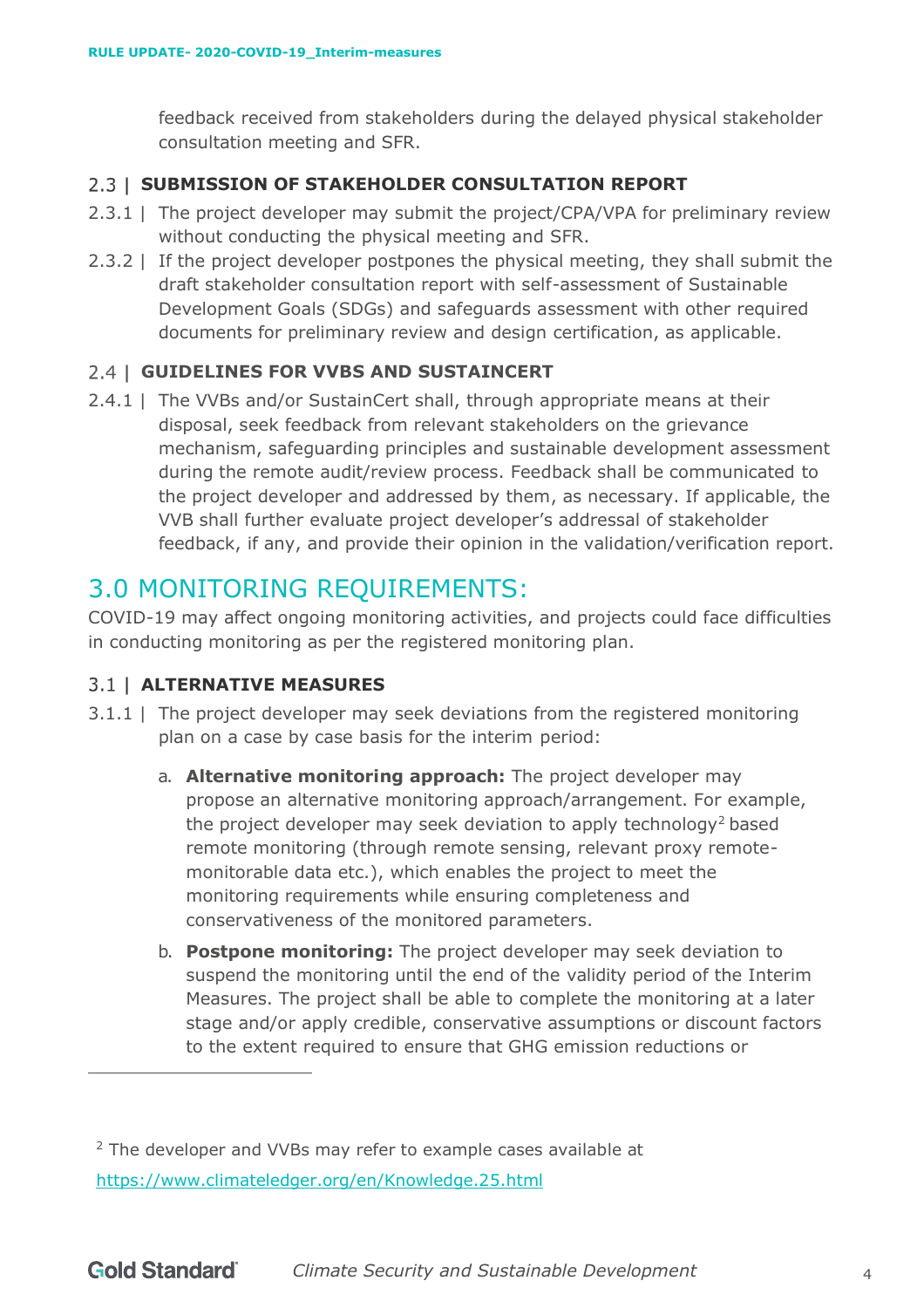<span id="page-4-4"></span>removals will not be overestimated as a result of the postponement of monitoring. For example, where possible, monitoring can be done retrospectively (where data is recorded by the project but must be downloaded), or through interpolation of the monitoring period. For interpolations, a reasonable discount factor (for example, 20% reduction on metrics) should be applied to account for higher uncertainty.

c. **Gap in Monitoring:** The project developer may seek approval for a 'gap' period in monitoring until the end of validity period of interim measures and extend the current project crediting period by a period equal to the gap period.

#### <span id="page-4-1"></span>**REQUIREMENTS**

- 3.2.1 | The project developer can only request the above deviations for monitoring during the period of the Interim Measures (this guidance).
- 3.2.2 | The project developer shall:
	- ⎯ Submit the deviation request before the end of the validity period of Interim Measures.
	- ⎯ Clearly state the start and end date of the monitoring period for which deviation applies. Where the end date of deviation is not known at the time of application and is intended to be the end date of the Interim Measures, the deviation request should state 'End of Interim Measures'. The monitoring deviation will end 28 calendar days from the Gold Standard declared end date of the Interim Measures. Project proponents that can reestablish monitoring sooner, may revert to the original registered monitoring plan sooner, clearly reporting the change date from interim to registered monitoring.

#### <span id="page-4-2"></span>**SUBMISSION OF DEVIATION REQUEST**

3.3.1 | When seeking deviations on account of all three approaches listed above, the project developer shall complete the [Deviation Request Form](https://globalgoals.goldstandard.org/deviation-request-form/) and send to Gold Standard at ["covid19@goldstandard.org"](mailto:vvb@goldstandard.org).

#### <span id="page-4-3"></span>**GUIDELINES FOR VVBs AND SUSTAINCERT**

3.4.1 | In case of paragraph [3.1.1](#page-3-4) [b,](#page-4-4) the VVBs and SustainCERT shall determine whether the project has applied sufficiently conservative values and/or approach for the monitoring period for which the postponement applies.

# <span id="page-4-0"></span>4.0 MANDATORY SITE VISITS BY VVBs:

The Validation and Verification bodies & SustainCERT<sup>3</sup> may apply the following interim measures in cases where on-site inspections cannot reasonably be performed due to COVID-19 and travel restrictions.

<sup>3</sup> For microscale project/PoAs/VPAs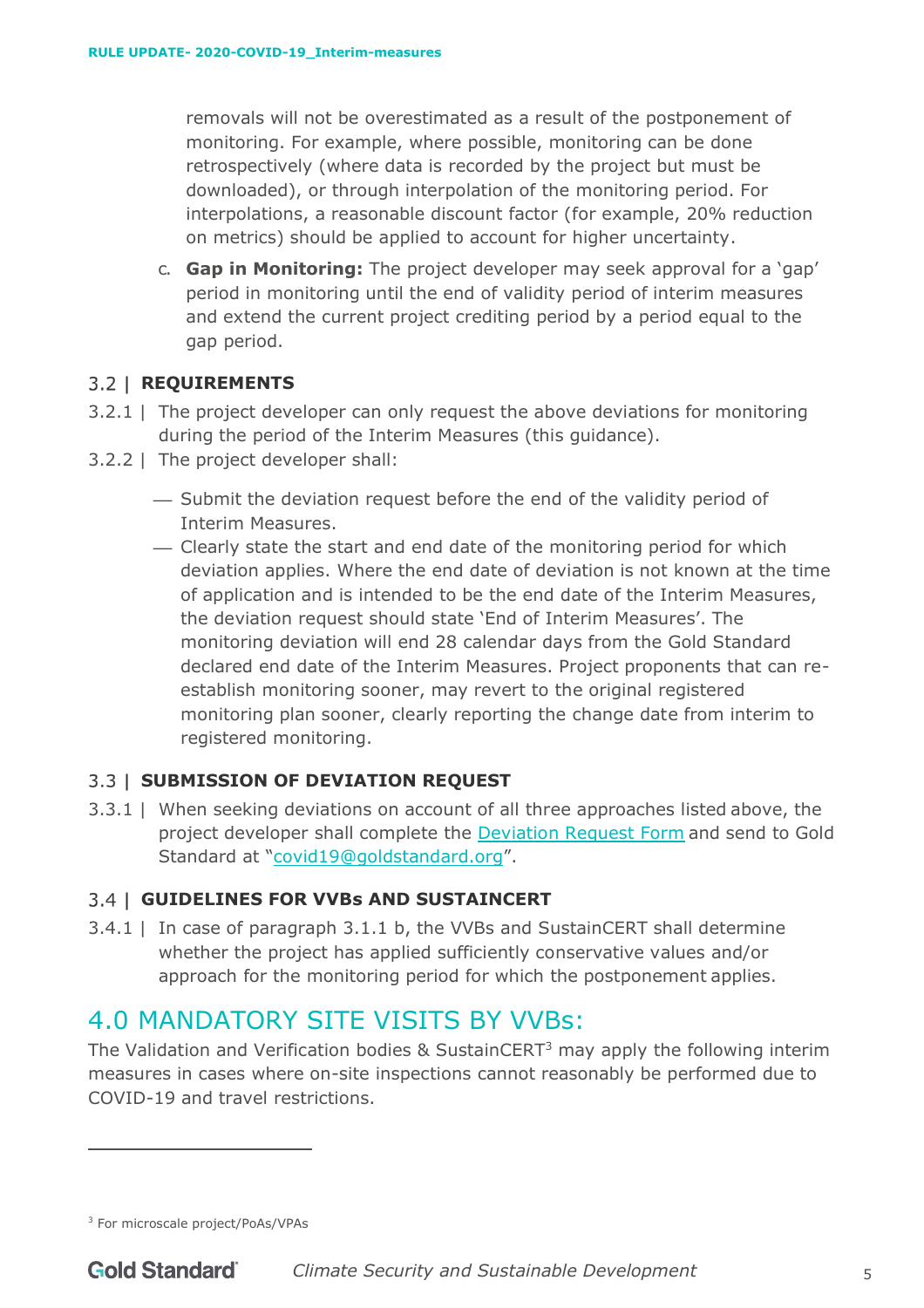#### <span id="page-5-0"></span>**ALTERNATIVE MEASURES**

- <span id="page-5-4"></span><span id="page-5-3"></span>4.1.1 | Alternative Measures relating to mandatory on-site visits for VVBs audits include:
	- a. A VVB may postpone site visits for on-site inspections, taking into account the rules of relevant national and local authorities (local to the DOE offices as well as to locality of the site visits), World Health Organization (WHO) recommendations, policies of the VVB (if any) and other relevant travel restrictions and guidance (for example, a requirement to self-isolation upon return from specific countries).
	- b. If site visit cannot be postponed due to significant impact of delaying the site visit on VVB and/or project developer due to timeline/commitment as per validation/verification or GS-VERs delivery agreement, VVB may replace mandatory on-site visits with remote audits. The audit may include but not limited to validation, verification, the inclusion of VPAs, design change review etc.

#### <span id="page-5-5"></span><span id="page-5-1"></span>**REQUIREMENTS**

- 4.2.1 | In case of [4.1.1](#page-5-3) [a t](#page-5-4)he VVB shall complete the on-site inspection as normal when the COVID-19 situation eases.
- 4.2.2 | In case of [4.1.1](#page-5-3) [b t](#page-5-5)he VVB shall ensure the completeness and conservativeness of the monitored parameters at the time of verification. In doing so, it shall:
	- i. Use validation/verification techniques and advanced communication technology solutions to validate/verify information and compliance with applicable requirements to the extent possible, to ensure the completeness and credibility of the audit;
	- ii. Use means such as, but not limited to, tele/video meetings; interviews with relevant stakeholders, local authorities, project participants, persons responsible for data collections, end user and/or beneficiaries of the project; photographic evidence, video recordings; data collection using drones, satellite image (where possible); relevant documents; and other publicly available information.
	- iii. Transparently disclose in the audit report that
		- a. The audit is undertaken remotely and
		- b. Describe the alternative means used and justification that they are sufficient for the audit
	- iv. Must submit the audit report requesting design certification and/or performance certification within six (6) months of the declared end date of the Interim Measures.

#### <span id="page-5-2"></span>**GUIDELINES FOR VVBs**

4.3.1 | The maximum monitoring period that VVB can verify based on remote audit (paragraph [4.1.1](#page-5-3) [b\)](#page-5-5) is two years.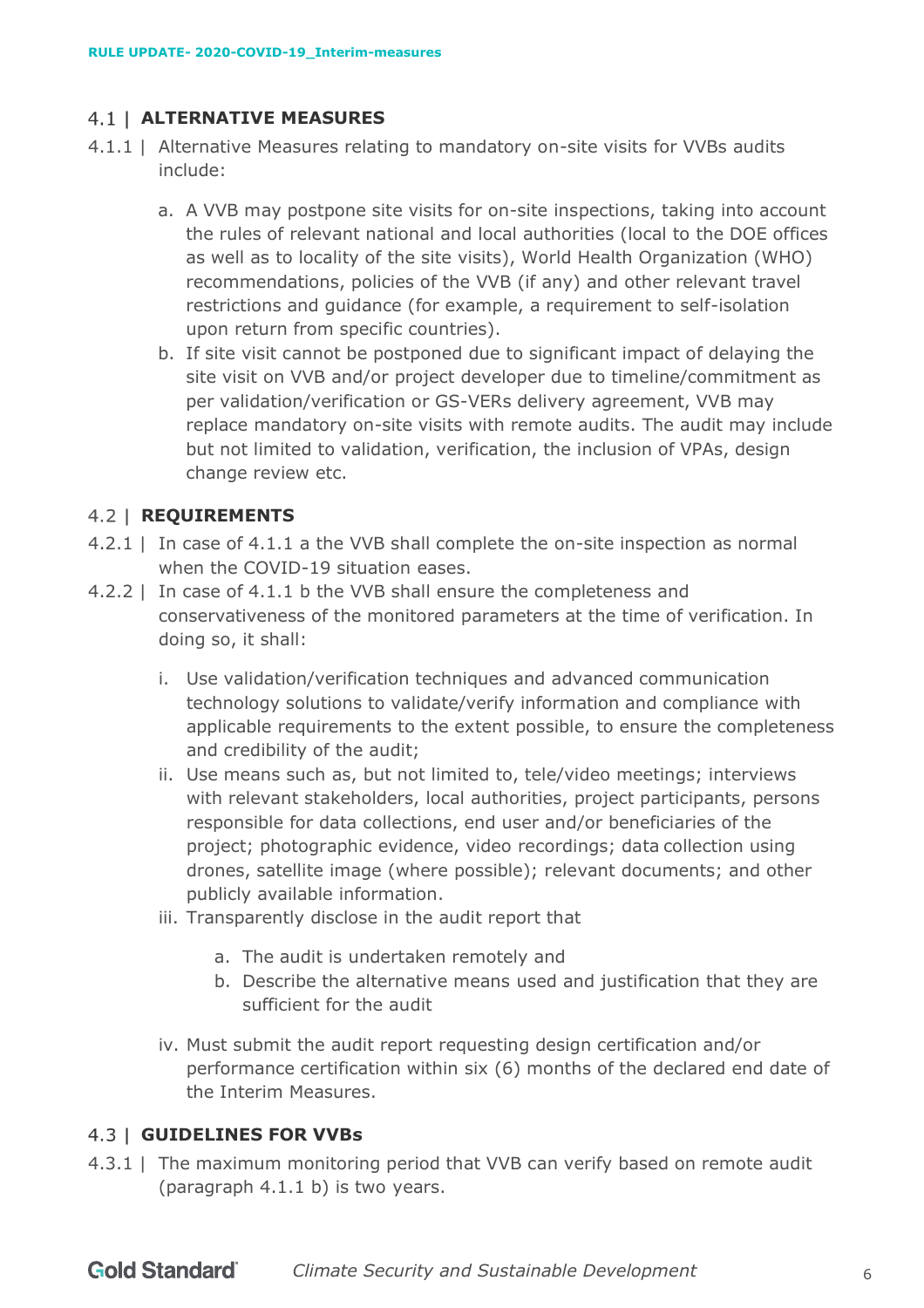4.3.2 | In cases of apparent malfeasance observed/identified at a later stage, Gold Standard retains the right to take retrospective action including retracting issued VERs, suspending project registration and/or withdrawing the accreditation of the VVB.

# <span id="page-6-0"></span>5.0 SUBMISSION TIMELINES:

#### <span id="page-6-1"></span>**EXTENSION REQUEST**

- 5.1.1 | Where project submission timelines are affected by COVID-19, the project developer may seek an extension by submitting a request to Gold Standard. It includes but is not limited to the following key submission stages:
	- Submission of the project within one year of start date;
	- ⎯ Successful completion of validation within two years of the date of project Listing;
	- $-$  Completion of first verification within two years (5 years in case of A/R) of project implementation date or design certification or design certification renewal, whichever is later;
	- ⎯ Submission of design review no later than the last date of current certification cycle;
	- ⎯ Claiming retroactive crediting (extension of retroactive crediting period to cover delays in addition to maximum allowed period of 2 years);
	- Submission of annual report.

#### <span id="page-6-2"></span>**REQUIREMENTS**

- 5.2.1 | When seeking extensions, the project developer shall demonstrate with evidence (such as public statements from relevant authorities on travel restrictions) that the project submission is affected due to COVID-19. For example, the project must be able to demonstrate that all the necessary actions for submission of the project within the first year of start date were taken and evidence such as proof of stakeholder engagement, agreement with VVBs, etc. are available to validate the claim.
- 5.2.2 | Extension requests shall be submitted before the declared end date of these Interim Measures.

#### <span id="page-6-3"></span>**SUBMISSION OF EXTENSION REQUEST**

5.3.1 | The project developer shall complete the [Deviation Request Form](https://globalgoals.goldstandard.org/deviation-request-form/) and send the request to Gold Standard at ["covid19@goldstandard.org"](mailto:vvb@goldstandard.org).

# <span id="page-6-4"></span>6.0 FURTHER SUGGESTIONS

The Gold Standard encourages all stakeholders, including project developers, VVBs, practitioners and other interested parties to send suggestions on alternative measures and means that can be used to facilitate the stakeholder consultations, monitoring, validation & verification to support Gold Standard projects. Please send your suggestions to Gold Standard at ["covid19@goldstandard.org"](mailto:vvb@goldstandard.org).